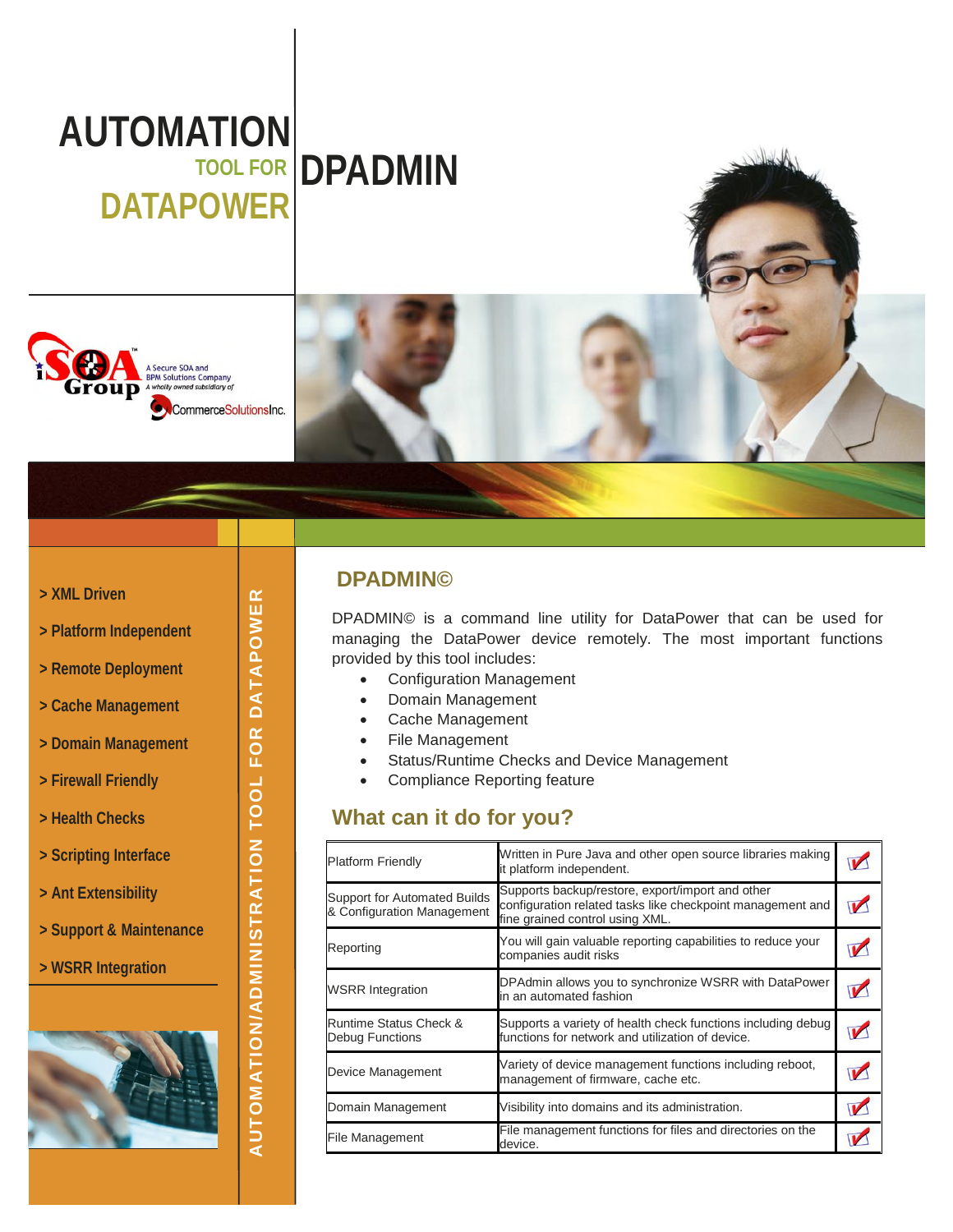# SCRIPTED & INTERACTIVE DataPower Administration



*Controlle dandAuto mate dBuilds help brin gdo wn th ecostbyhavin garep eata ble andrelia ble build pro cessusin gDPA DMIN. B uild scrip ts canbewrit te nonceandusedwith anypla tfo rm*

### **DPADMIN LICENSING**

DPAdmin licensing is based on the number of DataPower devices a customer owns. You have two versions of DPAdmin to choose from.

#### **DPAdmin Base features include :**

- Automation Framework
- Interactive Menu Driven Administration
- Multi Platform Support (Windows, Linux, AIX)
- Deployment Policy Support
- Fine Grained Export/Import
- Orchestrated Deployment Support

#### **DPAdmin Pro features include all of the features in the Base version plus :**

- Browser based Reporting/Auditing
- Browser based Export XML Generation
- Browser based Automation Script Generation
- Browser based Searchable Command History

For the Base and Pro versions of DPAdmin licensing and pricing is based on 5, 10, 25, and 50 DataPower devices. We will work with customers on pricing for installations over 50.

# **TRAINING AND MENTORING**

iSOA Group provides a training and mentoring fast track program for DPADMIN. This program is for 2 weeks (80 hours) and includes training for DPADMIN which covers various use cases for DPADMIN, recommendations based on the customer DataPower architecture and help with DPADMIN installations.

**> Export / Import Fine grained export and import functionality for exporting one or more selected services and their dependencies from an environment and importing it to one or more environments**

**> Health Checks Status Check functions on most of the DataPower objects without logging into the Device using Web Console.**

**> Cache Management Ability to clear cache for various objects including AAA, Style sheet, DNS, ARP and more.**

**> File Management Basic file management functions like create directory, upload file etc.**

### **> Reporting**

**Easy to use browser based reporting. Records and reports all changes to your environment for compliance auditing.**

44 Montgomery St, Suite 1900, San Francisco, CA 94104 707.773.1198 Office 707.773.1197 Fax www.isoagroup.com